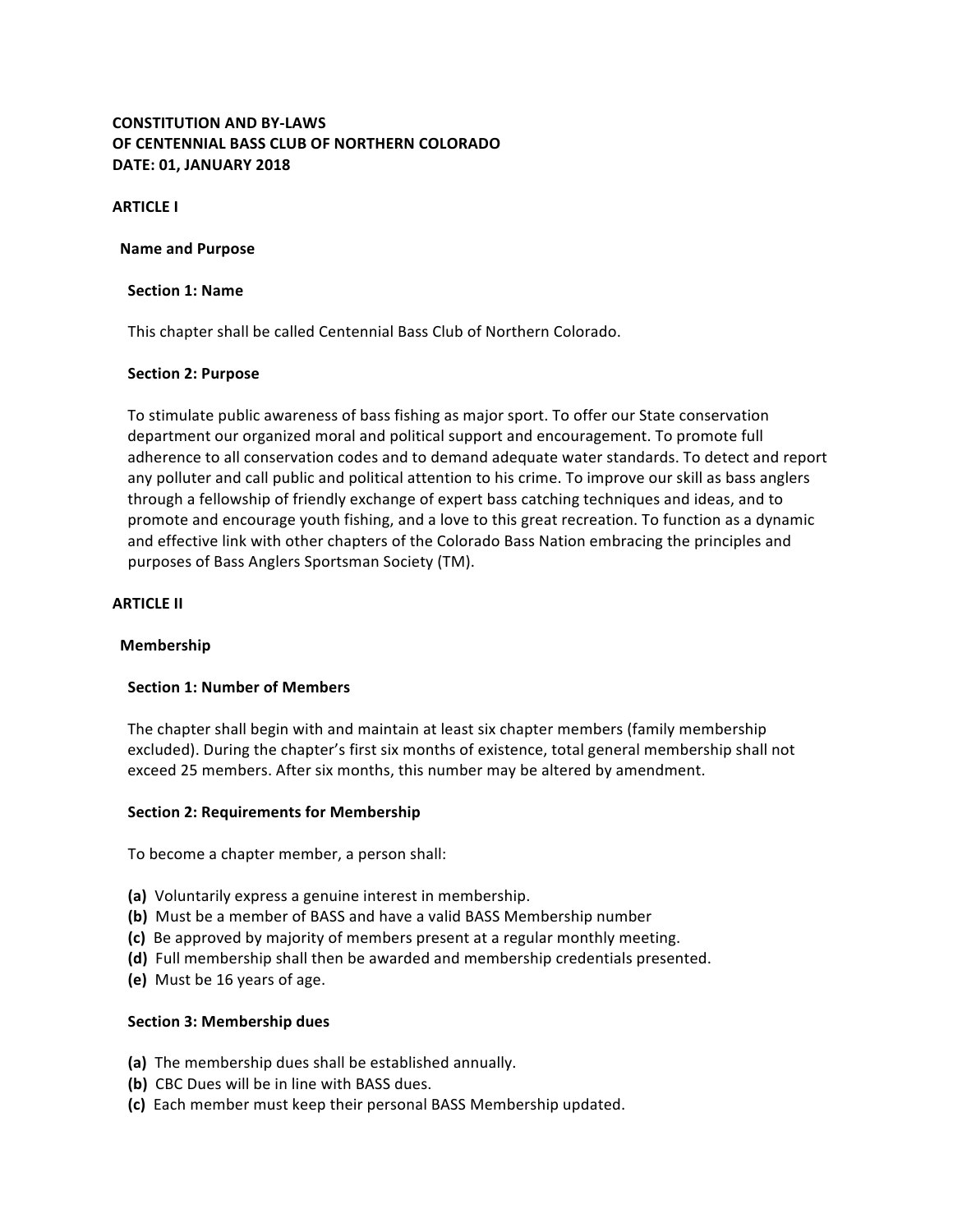(d) Each of the 10 current Board of Director's annual club dues are to be reimbursed, for the current year dues that were already paid, no later than August  $31<sup>st</sup>$ , provided they are still a Board Member in good standing.

### **Article III.**

### **Officers, Elections, Vacancies, and Eligibility**

### **Section 1: Officers and their duties**

The officers of the chapter and their duties shall be:

**(a)** President: Preside over all meetings and direct all official business. Appoint and direct all committee functions. Supervise all club functions.

**(b)** Vice President: Assist the president in his duties and preside in the absence of the president.

**(c) Secretary**: Maintain accurate minutes of all regular and special meetings as called for by the chapter president. Establish an annual Bylaw committee of at least 5 volunteers. If there are not 5 volunteers, the secretary will appoint people.

**(d) Treasurer**: Collect and disburse all monies. Maintain accurate financial records and present a current balance report at each regular meeting. Prepare an annual audit for review by the Chapter Board of Directors. The treasurer and any other chapter officer handling chapter funds may be asked to be bonded at any time. Maintain regular liaison between the chapter and the Bass Angler Sportsman Society and the Colorado B.A.S.S. Chapter Federation.

**(e) Tournament Director**: Shall be responsible for all individual mini-tournaments and all day tournaments in regards to all points, starting times, legal limits, boat insurance, disqualifications, and any other questions or problems that may arise at a tournament. Said Tournament Director will appoint two assistants to help with all tournaments. Tournament Director is responsible for getting all permits and insurance for each tournament so that all tournaments comply with BASS and local laws.

**(f) Team Tournament Director**: Shall be responsible for all team series mini-tournaments and all day tournaments in regards to all points, starting times, legal limits, boat insurance, disqualifications, and any other questions or problems that may arise at a Team Tournament. Said Team Tournament Director will appoint two assistants to help with all tournaments. Team Tournament Director is responsible for getting all permits and insurance for each tournament so that all tournaments comply with BASS and local laws. Team Director is also responsible for care and maintenance of the scales, and proper storage.

**(g)** Activities Director: Will provide all raffle prizes, films, guest speakers, and fishing demonstrations.

**(h) Youth Director**: Coordinate all club youth and High School functions including but not limited to Bass Masters Casting Kids, C.A.S.T. Junior bass club, etc.

**(i) Conservation Director**: Promote Club conservation projects. Be the Club spokesperson with Local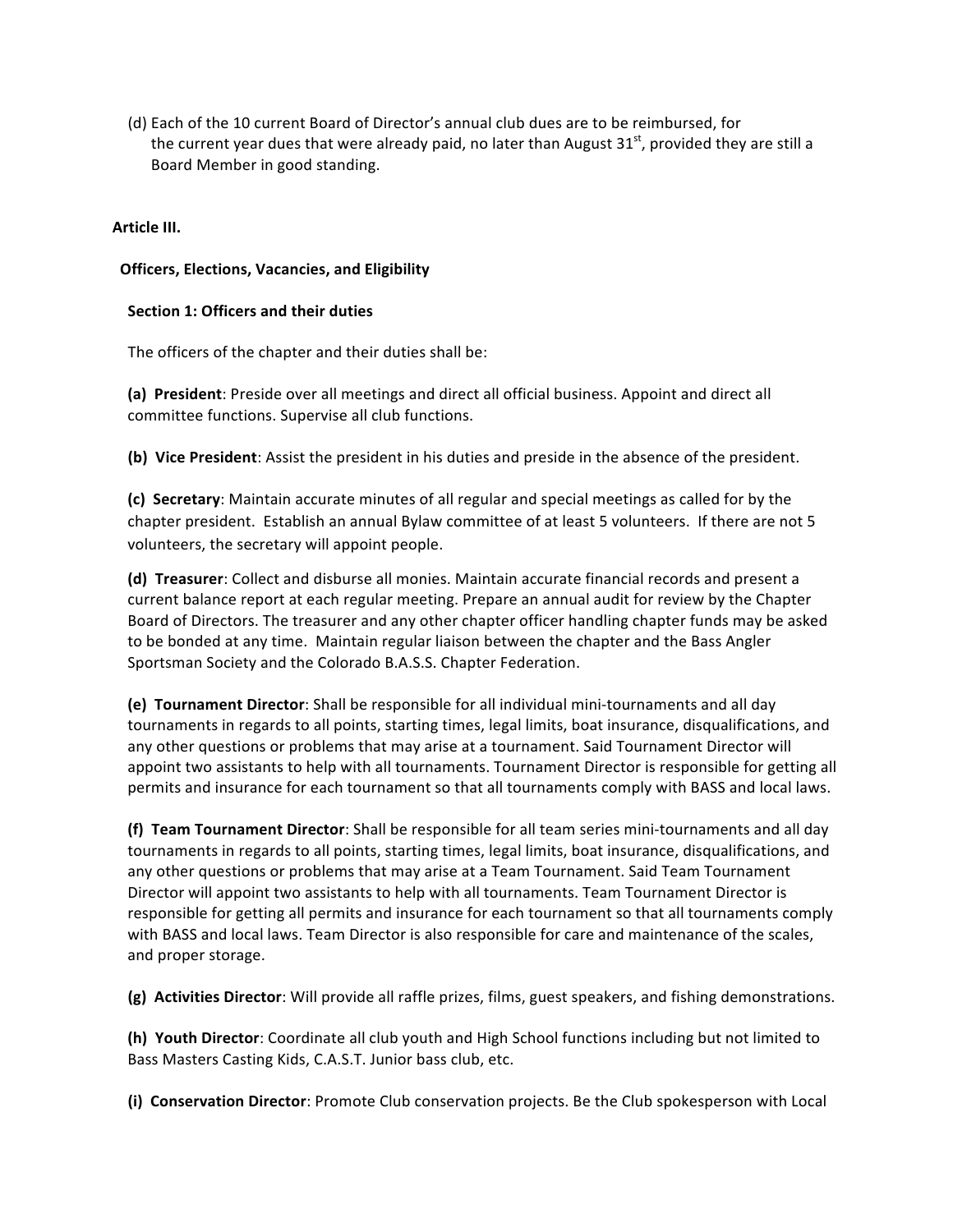and State agencies.

**(i)** Chief Financial Officer (CFO): The CFO is responsible for the finance committee. CFO will preside over all finance committee meetings. The CFO will work in conjunction with the club treasurer to have a yearly State of the Club Financial review  $(P&L)$  and have proposals on how to manage and monitor our finances. The CFO will also work with the treasurer to recommend investment opportunities for the club. The CFO will fill in for the treasurer in their absence, or if the treasurer position is vacated they will be the temporary treasurer until the next nomination. The CFO will also be the Chairperson for the Finance Committee and follow subsection (1) below. The CFO and any other chapter officer handling chapter funds may be asked to be bonded at any time.

#### **Sub Section 1: Finance Committee**

The Finance Committee will consist of no more than four members including an Assistant Treasurer to be called "The Chairperson" and three other members he appoints.

**(a)** Chairperson will call all meetings of the Finance Committee and preside at such meetings. **(b)** The Finance committee will review all requests for expenditures in excess of \$175.00 which

have been discussed and brought up at any regular monthly meetings.

**(c)** The Finance Committee may approve emergency spending in excess of \$175.00 with the majority vote of members.

**(d)** The Finance committee will consider only those matters that are pertinent to our Club mission statement when directing Club monies.

**(e)** Findings by the Finance Committee Shall be presented to the club members at the next regularly scheduled business meeting.

### **Section 3: Elections**

The election of officers shall be held annually at a regular meeting during the month of December. Elections shall be by simple majority of members present. Election for each officer shall be held separately in order listed in Article III, Section 1

#### **Section 4: Eligibility to Vote**

Each member is entitled to one vote. Proxy votes are not permitted.

### **Section 5: Term of Office**

The term of office for President and Vice-president is 1 year with the Vice-President succeeding the President. All other officers shall have terms of one year, which will begin on January  $1<sup>st</sup>$  and end on the last meeting day of December or until the successor assumes office. Original slate of officers shall serve until the last meeting day of the following December.

#### **Section 6: Vacancies**

In the event of an office becoming vacant, nominations shall be asked, and an election held to fill the unexpired term of the individual vacating the office. National BASS headquarters should be notified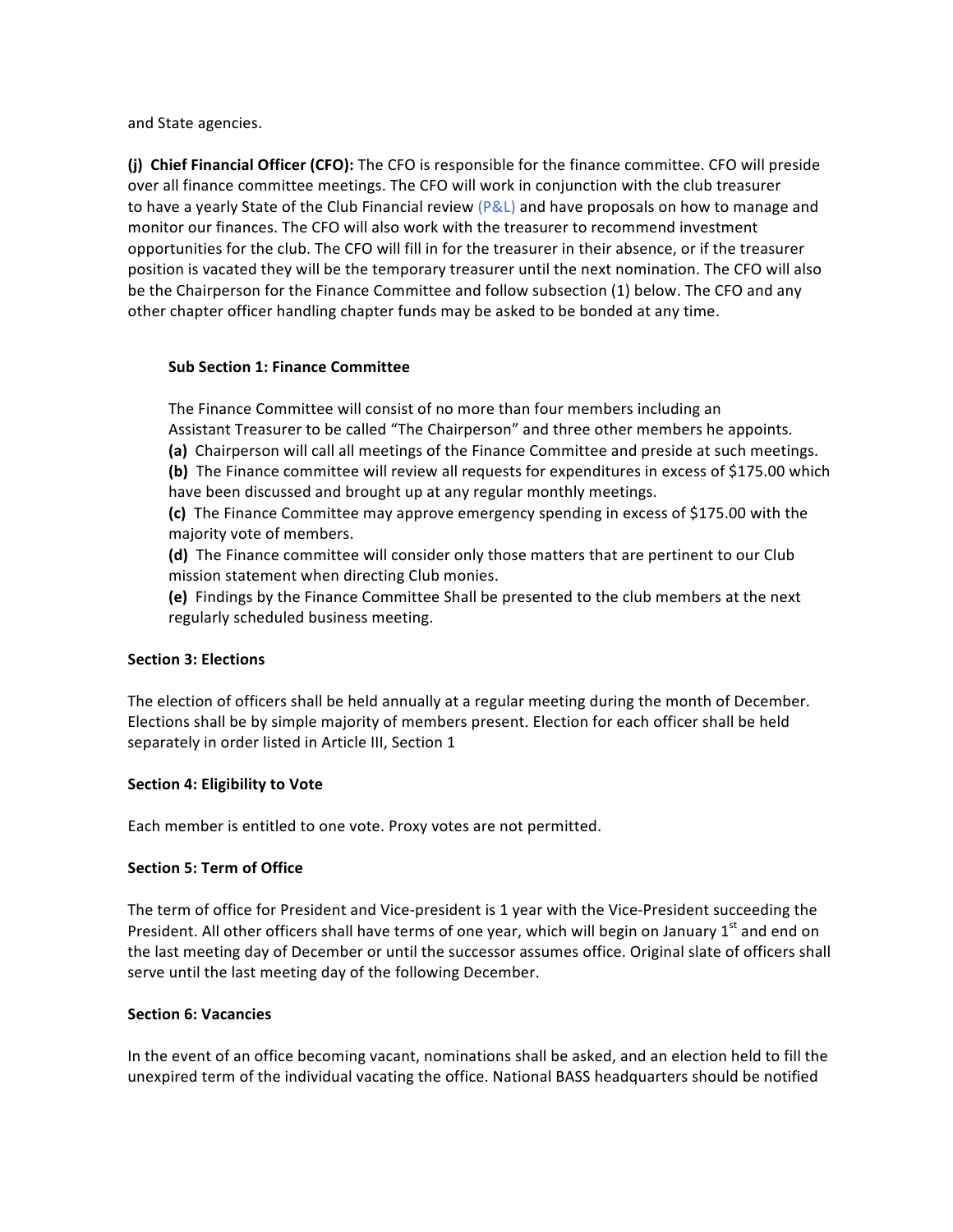immediately of the change in any officers. If the vacancy involves the President or Secretary the National BASS Website will be immediately updated.

### **Section 7: Eligibility for Holding Office**

To be eligible for an office, the nominated individual must:

- **(a)** Have been a member for 6 months.
- **(b)** Have shown an active interest in chapter functions.

# **Article IV**

### **Steering Committee**

# **Section 1: Steering Committee**

All steering committees will serve for one year or until a new committee is appointed. The terms of the committee members will coincide with that of the President.

(a) Board of Directors: The board of directors will consist of no more than (11) members: President, Vice-President, Secretary, Treasurer, Immediate Past President, Tournament Director, Team Tournament Director, CFO, Activities Director, Youth Director, and Conservation Director.

- **(1)** President will call all meetings of the Board of Directors and preside at such meetings.
- **(2)** The secretary shall record the minutes of these meetings.
- **(3)** The board will decide all protests and rule on all violations of the tournament rules and
- bylaws of the chapter when appropriately received.
- **(4)** Develop an agenda for the monthly meetings.

### **Article V**

### **Removal of Membership**

# **Section 1: Removal of Membership**

A member shall be dropped from the membership role for the following:

- **(a)** Failure to pay dues.
- **(b)** Any action which would reflect dishonor and disgrace on this Chapter.

(c) Issues regarding Removal of Membership will be brought to the Steering Committee for research and investigation. All parties directly involved will have the right to be part of the proceedings. The Steering Committee will make a ruling on the issue, Per Article IV, Section (a), Sub Section 3. The Steering committee ruling will be final.

### **Article VI**

### **Affiliation**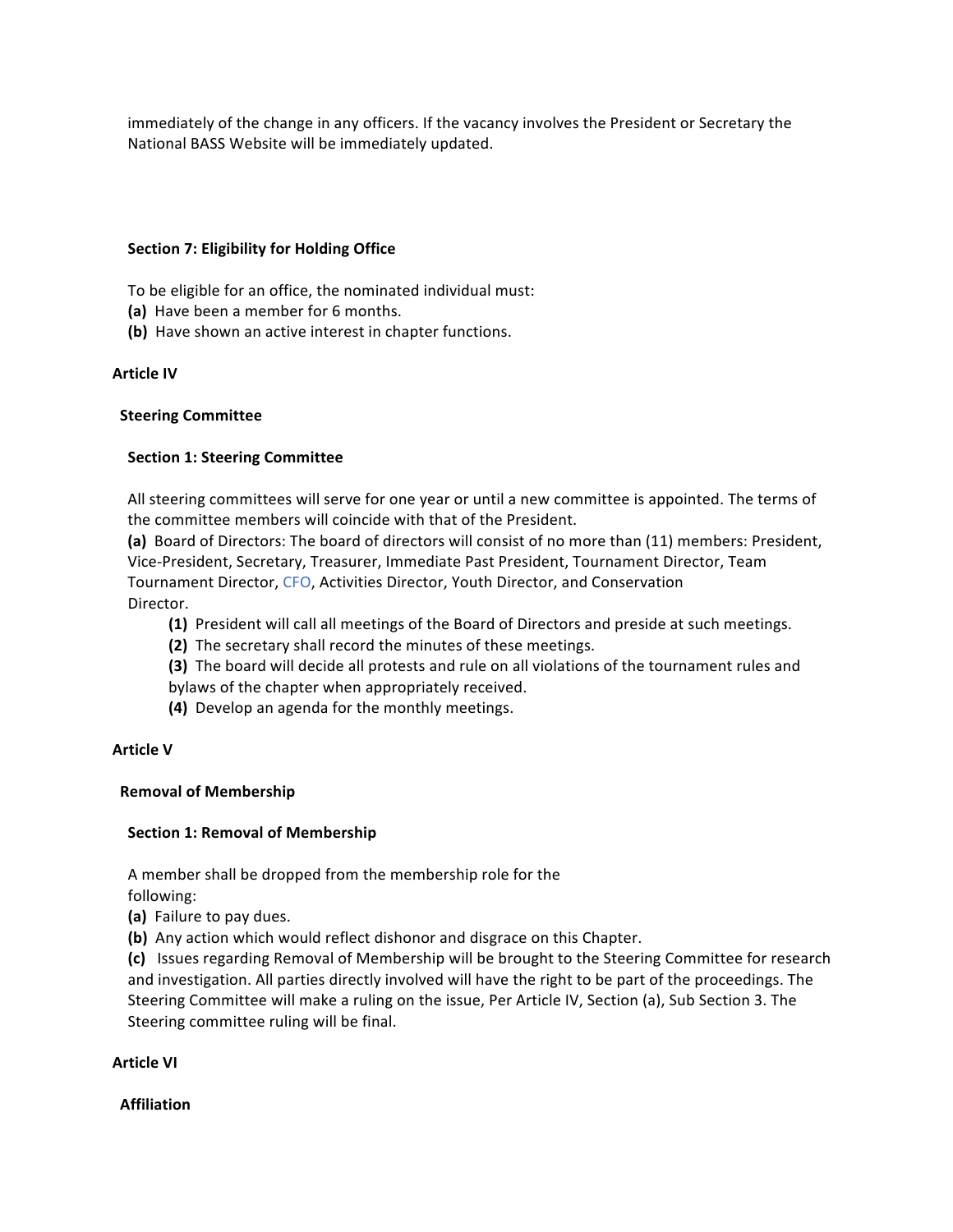#### **Section 1: Requirements for Affiliation**

**(a)** Approval of chapter charter by B.A.S.S.

**(b)** Update B.A.S.S. with chapter membership roster once each year, immediately following the election of chapter officers and officers and directors.

(c) Names and Addresses of new members joining the chapter during the year must be submitted to BASS as they occur. The Secretary will submit members online on the Bassmaster website.

 **(d)** Maintain 100% B.A.S.S. membership.

**(e)** Support state federation conservation and youth programs. Any additional requirements that the state federation establishes for chapters, such as membership dues, attendance at meetings etc., that would be necessary for the chapter to participate in the state federation qualifying tournaments, and any other federation sponsored tournaments or events.

### **Article VII.**

# **Methods of Amending the Constitution**

# **Section 1. Amending and changing the Constitution and Bylaws**

**(a)** The Constitution and Bylaws may be amended at any regular meeting by a 2/3 vote of the members present.

**(b)** Constitution and Bylaw changes require 1 reading and can be changed with a 2/3 vote of the members present at the same meeting.

### **Article VIII**

### **Dissolution of funds**

### **Section 1: Distribution of funds**

Upon the dissolution of the Centennial Bass Club, assets shall be distributed for one or more exempt purposes within the meaning of section  $501(c)(3)$  of the Internal Revenue Code, or the corresponding section of any future federal tax code, or shall be distributed to the federal government, or to a state or local government, for a public purpose. Any such assets not so disposed of shall be disposed of by a Court of Competent Jurisdiction of the county in which the principal office of the corporation is then located, exclusively for such purposes or to such organization or organizations, as said Court shall determine, which are organized and operated exclusively for such purposes

### **Amendments**

### **Amendment No. 1 Article I Section 2:**

This chapter will actively participate in the BASS Colorado State Federation.

### **Amendment No. 2 Article II Section 1:**

A complete membership roster shall be submitted to BASS Chapter department each year.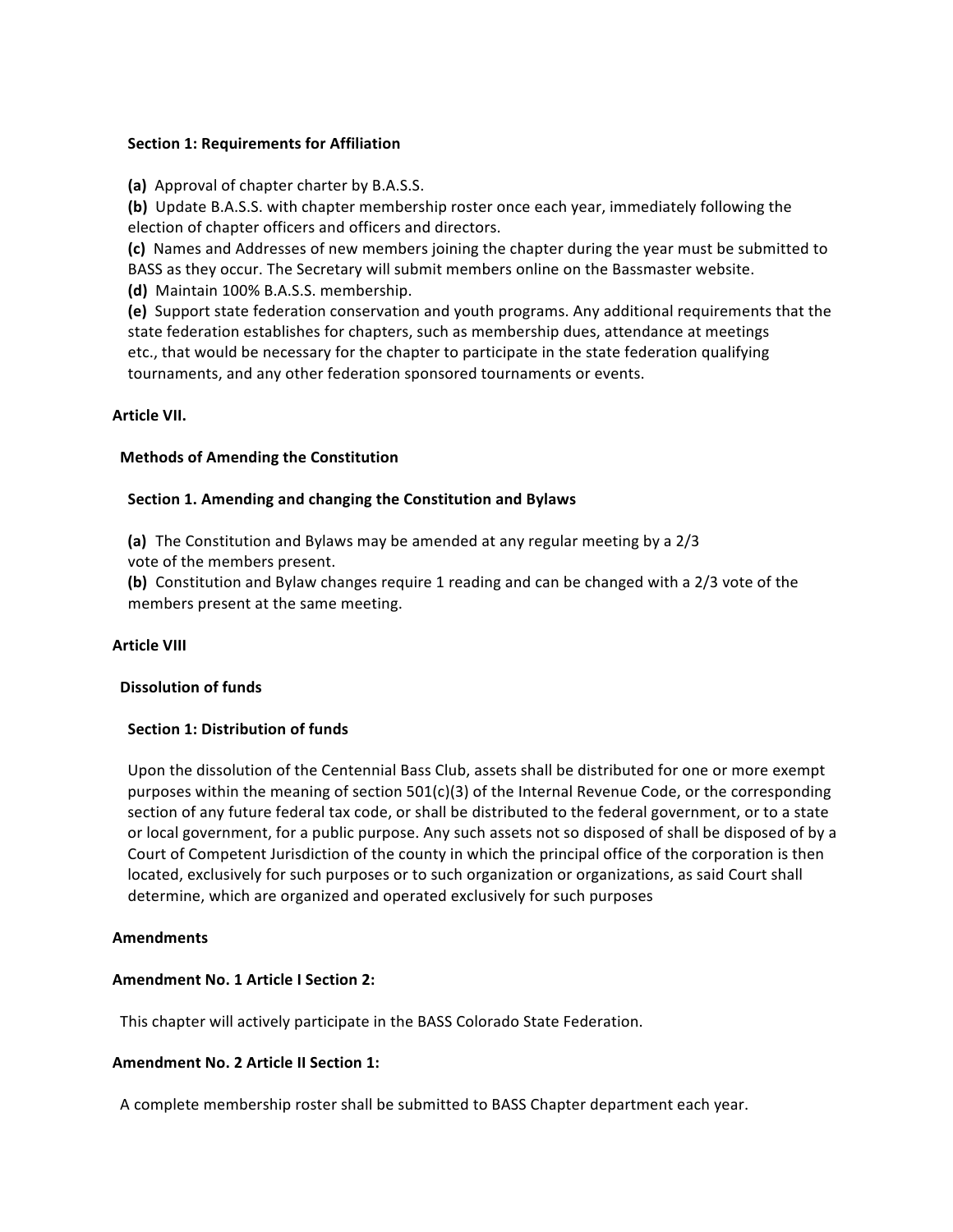#### **Amendment No. 3 Article I Section 1:**

This chapter shall be called Centennial Bass Club of Northern Colorado.

#### **Amendment No. 4 Article I Section 2:**

Centennial Bass will no longer be affiliated with U.S. Bass.

**Amendment No.** Stricken from Record

#### **Amendment No 6 Article II Section 1:**

If an honorary member is voted in, their membership will not include voting rights

#### **Amendment No 7 Article II Section 2:**

Any perspective member under age 18 must be signed in by parent or guardian.

#### **Amendment No. 8 Article II Section 2:**

For a member to remain active in Centennial Bass they should participate in a majority of the club functions. These functions include all day tournaments, mini-tournaments, regularly scheduled club meetings, and youth activities.

#### **Amendment No 9 Article III Section I:**

Elected club officers shall be: President, Vice-President, Secretary, Treasurer, Tournament Director, Team Tournament Director, Activity Director, Youth Director, Chief Financial Officer and Conservation **Director** 

#### **By-Law Addition No. 1 Article III Sub Section I:**

Treasurer will be able to disburse monies up to \$175/month without prior membership approval. Any amount over \$175 must be approved by general membership vote. (Examples of disbursement are raffle prizes, trophies, and club activities.)

#### **Amendment No. 10 Article III Section 3: Stricken**

**Amendment No. 11 Article V Section 1: Stricken** 

**Amendment No. 12 Article II Section 3: Stricken** 

**Amendment No. 13 Article II Section 1:** There is no limit on how many members may join Centennial Bass Club.